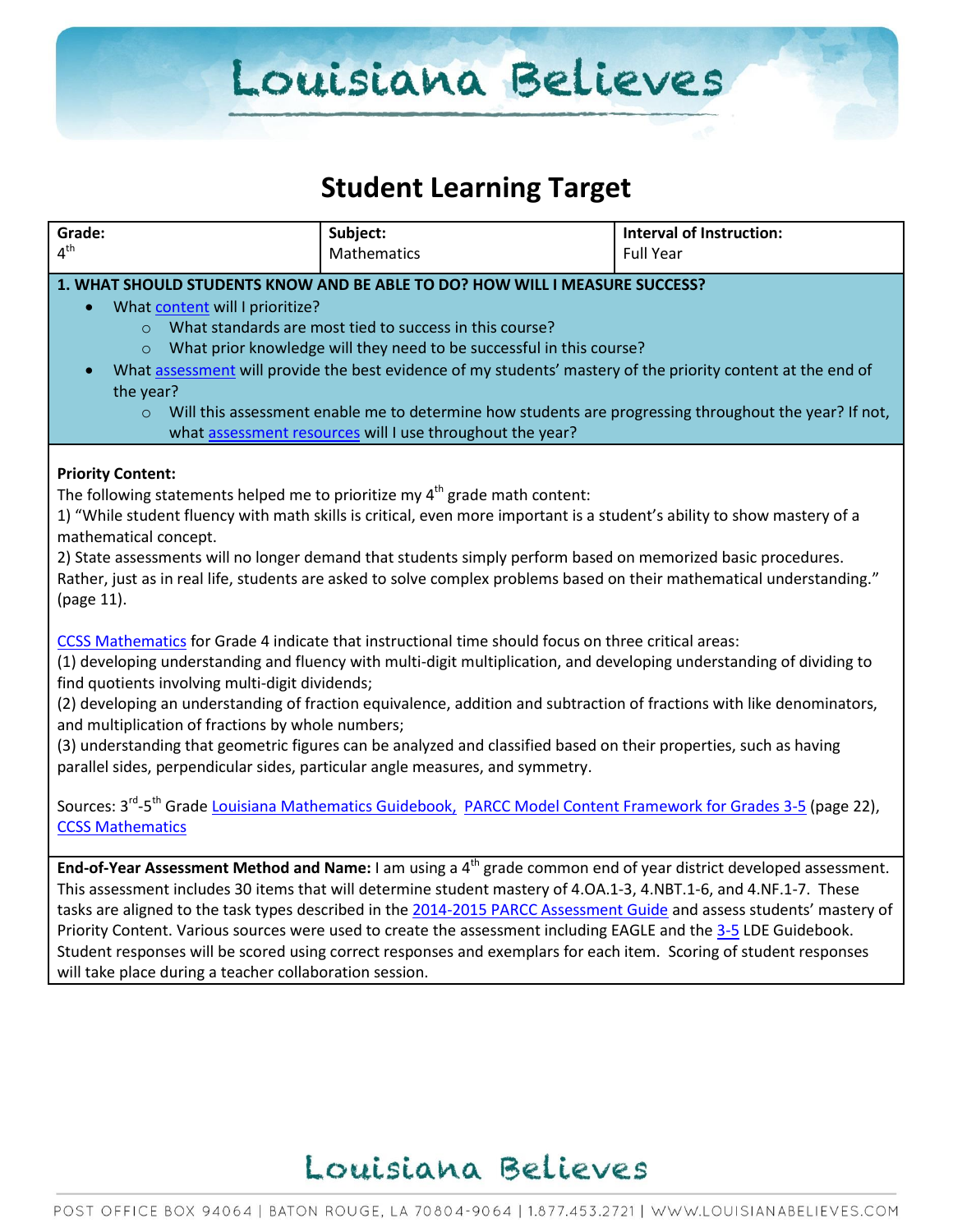#### **2. WHAT DO STUDENTS KNOW AND WHAT ARE THEY ABLE TO DO NOW?**

- Wha[t knowledge/skills are related to success](http://www.louisianabelieves.com/academics/2014-2015-curricular-package) with this year's [priority content?](http://www.louisianabelieves.com/resources/classroom-support-toolbox/teacher-support-toolbox/standards)
- Wha[t data sources](http://www.louisianabelieves.com/resources/classroom-support-toolbox/teacher-support-toolbox/student-achievement-results) and [background information](http://www.louisianabelieves.com/resources/library/data-center) are available?
- What diagnostic assessment resources are available?
- What can I conclude about students' mastery of prior knowledge and skills?
- Based on the data, what can I conclude about students' readiness?

I reviewed 2013-2014 3<sup>rd</sup> grade iLEAP results of my 25 students and calculated the average percent correct for each of the three reporting categories: **78%- Geometry and Data Measurement**; **59% - Number and Operations**; and **62% - Operations and Algebraic Thinking**.

I then administered a teacher developed 4<sup>th</sup> grade math readiness assessment. This assessment includes 30 items (25 selected response items and 5 extended constructed response tasks) that assess student mastery of necessary skills for aligned to the major clusters of 4<sup>th</sup> grade Math as outlined in the 4<sup>th</sup> [Grade Remediation Guide.](http://www.louisianabelieves.com/docs/default-source/teacher-toolbox-resources/4th-grade---math-remediation-guide.pdf?sfvrsn=3) I administered the assessment in 2 sessions on separate days. A summary of student performance on this assessment is provided in the chart below.

| <b>Readiness to Master Major</b><br>Content<br><b>Grade 4 Mathematics</b><br><b>Prior Grade Standards</b>               | # of<br><b>Items</b> | # and $%$<br>students<br>scoring<br>$0 - 30%$<br>Correct | # and $%$<br>students<br>scoring<br>31-50%<br><b>Correct</b> | # and $%$<br>students<br>scoring<br>51-70%<br>Correct | # and $%$<br>students<br>scoring<br>71-90%<br>Correct | # and $%$<br>students<br>scoring<br>91-100%<br>Correct |
|-------------------------------------------------------------------------------------------------------------------------|----------------------|----------------------------------------------------------|--------------------------------------------------------------|-------------------------------------------------------|-------------------------------------------------------|--------------------------------------------------------|
| <b>Operations and Algebraic</b><br><b>Thinking</b><br>(3.0A.A.1, 3.0A.A.3, 3.0A.D.8)                                    | 6                    | 0<br>0%                                                  | 2<br>8%                                                      | 10<br>40%                                             | 10<br>40%                                             | 3<br>12%                                               |
| <b>Number and Operations in Base</b><br>Ten<br>(, 3.NBT.A.1, 3.NBT.A.2,<br>3.NBT.A.3, 3.NBT.A.2, 3.OA.B.5,<br>3.0A.C.7) | 12                   | $\overline{2}$<br>8%                                     | 5<br>20%                                                     | 8<br>32%                                              | 7<br>28%                                              | 3<br>12%                                               |
| <b>Number and Operations -</b><br><b>Fractions</b><br>(3.NF.A.1, 3.NF.A.2, 3.NF.A.3,<br>3.0A.A.1, 3.0A.A.3)             | 12                   | 3<br>12%                                                 | 9<br>36%                                                     | 11<br>44%                                             | 1<br>4%                                               | 1<br>4%                                                |

Based on these results, I can conclude:

- 1) All students will need targeted practice with prerequisite skills in the major clusters of Number and Operations in Base Ten & Number and Operations – Fractions in order to achieve success in  $4^{th}$  grade math.
- 2) 5 students scored in the 0-50% correct range in 2/3 of the categories and will need additional support.

### Louisiana Believes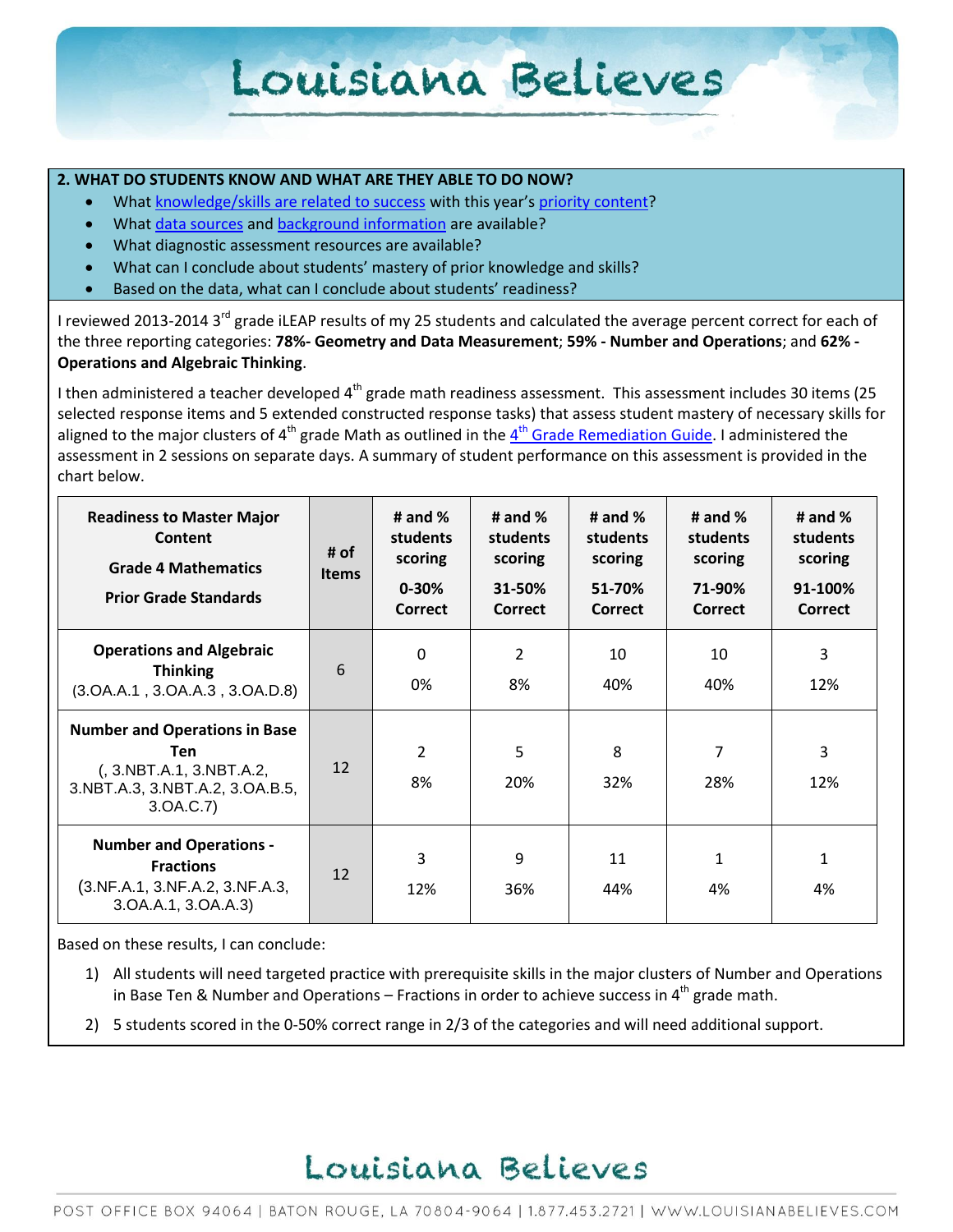#### **3. IS THERE A SUBGROUP OF STUDENTS ON WHICH I WILL FOCUS THIS LEARNING TARGET?**

- Have I set learning targets for all of my students?
- Which subgroups in my school population need additional support to achieve success?
- Which students will need additional support to achieve success in the course?

**Population:** All 25 students will require targeted remedial support in order to be successful with current grade level standards. Therefore, all of my students (25) are the focus of this Student Learning Target.

**Identified Population:** Five students have been identified as needing additional individualized support in order to be successful. My goal for these students is for them to meet or exceed 80% on the EOY assessment. If one or more students from this group score 80% or higher, I will consider that outstanding.

#### **STUDENT LEARNING TARGET:**

 What level of performance on the end-of-year assessment from Step 1 do I expect the identified student population to achieve by the end of the course?

80% of my students will achieve a score of 80% or higher on the end of year common assessment focused on the major math content for  $4^{th}$  grade (4.0A.1-3, 4.NBT.1-6, and 4.NF.1-7).

#### **SCORING PLAN:**

- How will you measure your students' success?
- Based on students' baseline data, what is the minimum level of performance I expect from the identified students?
- Based on students' baseline data, how many students can reasonably be expected to meet or exceed the expected level of performance?

| <b>Insufficient Attainment of Target</b>                                | <b>Partial Attainment of Target</b>                                    | <b>Full Attainment of Target</b>                                      | <b>Exceptional Attainment of Target</b>                                        |
|-------------------------------------------------------------------------|------------------------------------------------------------------------|-----------------------------------------------------------------------|--------------------------------------------------------------------------------|
| (1 point):                                                              | (2 points):                                                            | (3 points):                                                           | $(4$ points):                                                                  |
| The teacher has demonstrated an                                         | The teacher has demonstrated                                           | The teacher has demonstrated a                                        | The teacher has demonstrated an                                                |
| insufficient impact on student                                          | some impact on student learning,                                       | considerable impact on student                                        | outstanding impact on student                                                  |
| learning by falling far short of the                                    | but did not meet the target.                                           | learning by meeting the target.                                       | learning by surpassing the target                                              |
| target.                                                                 |                                                                        |                                                                       | by a meaningful margin.                                                        |
| Achievement range: $0 - 67\%$<br>of my students score 80% or<br>higher. | Achievement range: 68% -<br>79% of my students score 80%<br>or higher. | Achievement range: 80% (20)<br>of my students score 80% or<br>higher. | Achievement range: >80% (21<br>or more) of my students score<br>80% or higher. |
|                                                                         |                                                                        |                                                                       |                                                                                |

#### **4. HOW WILL I MONITOR PROGRESS?**

- When will I monitor students' developing mastery of the priority content?
- What [curricular resources](http://www.louisianabelieves.com/resources/library/year-long-scope-sequence) an[d assessment methods](http://www.louisianabelieves.com/resources/classroom-support-toolbox/teacher-support-toolbox/end-of-year-assessments) will I use to determine students' mastery of the priority content on an on-going basis?
	- o Are these assessment methods aligned with the end-of-year assessment identified in Step 1?

#### **Ongoing**

As I plan, instruct, and assess throughout the year, I will:

- 1) use the  $4<sup>th</sup>$  Grade Remediation Guide to determine student readiness for the grade level content standards.
- 2) assess mastery of the major content for  $4<sup>th</sup>$  grade using Instructional and Extended Constructed Response Tasks located in the 4<sup>th</sup> Grade Math Guidebook and other teacher developed tasks.
- 3) administer mid and end of unit assessments that include tasks aligned to the appropriate unit standards.

### Louisiana Believes